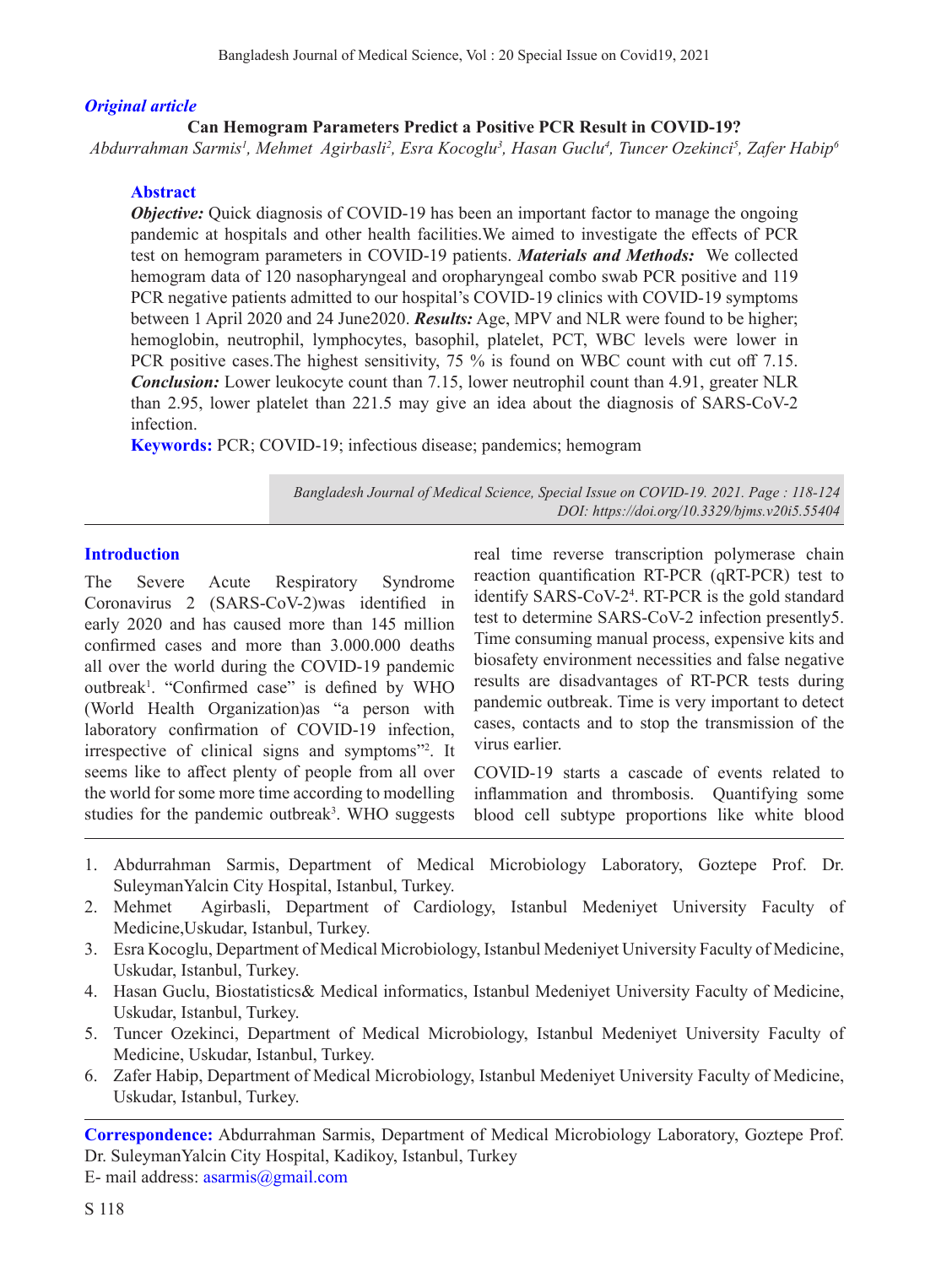cell(WBC) count, neutrophil (N) count, lymphocyte (L) count, the neutrophil-lymphocyte ratio (NLR), the mean platelet volume (MPV), the plateletlymphocyte ratio level (PLR) and red blood cell distribution width (RDW) may give idea about the diagnosis and prognosis of the infection. NLR, PLR and MPV are progressively being utilized as biomarkers of chronic inflammation recently<sup>6</sup>. NLR is being used as a pointer of systemic inflammation inpreeclampsia, coronary artery disease and ulcerative colitis7,8. PLR may give an idea about the status of thrombosis and inflammation<sup>9</sup>.

Viral antigen tests have also been tried to detect SARS-CoV-2 antigens during the pandemic outbreak. Immunochromatographic assay and biosensor based tests have been developed. The sensitivity of immunochromatographic assays vary from 16 % to 85 %10.

Antibody testing against SARS-CoV-2 has also been used for the diagnosis of recent and past COVID-19 infection. Specific Ig M antibody against SARS-CoV-2 can be produced within the first 5-7 days of the infection and could be used to demonstrate recent infection, while it takes 10-15 days to develop Ig G antibody which may persistperceptible for months $11$ . Ig A can be established in mucosal secretions within thefirst 6-8 days, but the importance of it remains unclear<sup>12</sup>. Antibody tests are usually not enough to diagnose as a single test.

Hemogram test is cheap and very widely used all over the world and displays the numbers of many different cell types related to the human immune system. Hematological complications caused by COVID-19 also increases the importance of hemogram. Here in this article, we aimed to investigate the effects of PCR test on hemogramparameters in COVID-19 patients.

#### **Materials and Methods**

#### *Data collection*

Patients' nasopharyngeal and oropharyngeal combo swab samples for SARS-CoV-2 detection were collected after admission and physical examination in Emergency Room. Patients with critical, serious, fair general situation and radiologic examination were hospitalized, blood samples for hemogram and biochemistry tests were collected routinely. Hemogram data of PCR positive and negative patients were collected from Laboratory Information Management System of our hospital.

We collected hemogram data of 120 nasopharyngeal and oropharyngeal combo swab PCR positive and 119 PCR negative patients admitted to our hospital's COVID-19 clinics with COVID-19 symptoms between 1 April 2020 and 24 June2020. PCR and hemogram tests were performed on the same day or the next day of the former.

PCR tests were performed with RT-PCR test kits provided by the Turkish Health Ministry (Biospeedy COVID-19 RT-qPCR version 1 and 2).Swab samples including viral transport medium were studied with RT‐qPCR method according to the manufacturer instructions (Bioeksen, Istanbul, Turkey). The Test kit detects the RdRp (RNA dependent RNA polymerase) single gene fragment of SARS-CoV-2 specifically. World Health Organisation (WHO) published a document which declares that single discriminatory target in RT-PCR tests is acceptedadequate in areas where COVID-19 virus is widely spread on 19th March 2020 at the beginning of the pandemic outbreak<sup>13</sup>. Internal control is provided by the human RNase P gene in the test kit. The LightCycler 480 System (Roche Diagnostics GmbH, Mannheim, Germany) is used to perform gene amplification reactions and signal detections. Specimens indicating positive signal in internal control and RdRp region were regarded as positive while specimens indicating a positive signal in internal control and negative result in RdRp region were regarded as negative. If the cycle threshold (Ct) values detected below 40 with appropriate curves, the test isregarded as positive, if the Ct value was 0, the test was regarded as negative. PCR tests were concluded in approximately 16 hours after the test was ordered. Hemogram tests were performed on Mindray Hematology Analyzer (Shenzhen, P. R. China) and concluded on the same day. 120 PCR positive and 119 PCR negative patients with hemogram data were randomly chosen and parameters in the hemogram test were compared with biostatistical methods. 11 parameters of the hemogram test were collected to analyze. These parameters are;

White Blood Cell, neutrophil, lymphocytes, neutrophil/ lymphocytes ratio (NLR), basophil, platelet count, Hemoglobin, Red Cell Distribution Width (RDW), Mean Corpuscular Hemoglobin (MCH),Mean Platelet Volume (MPV), plateletcrit (PCT).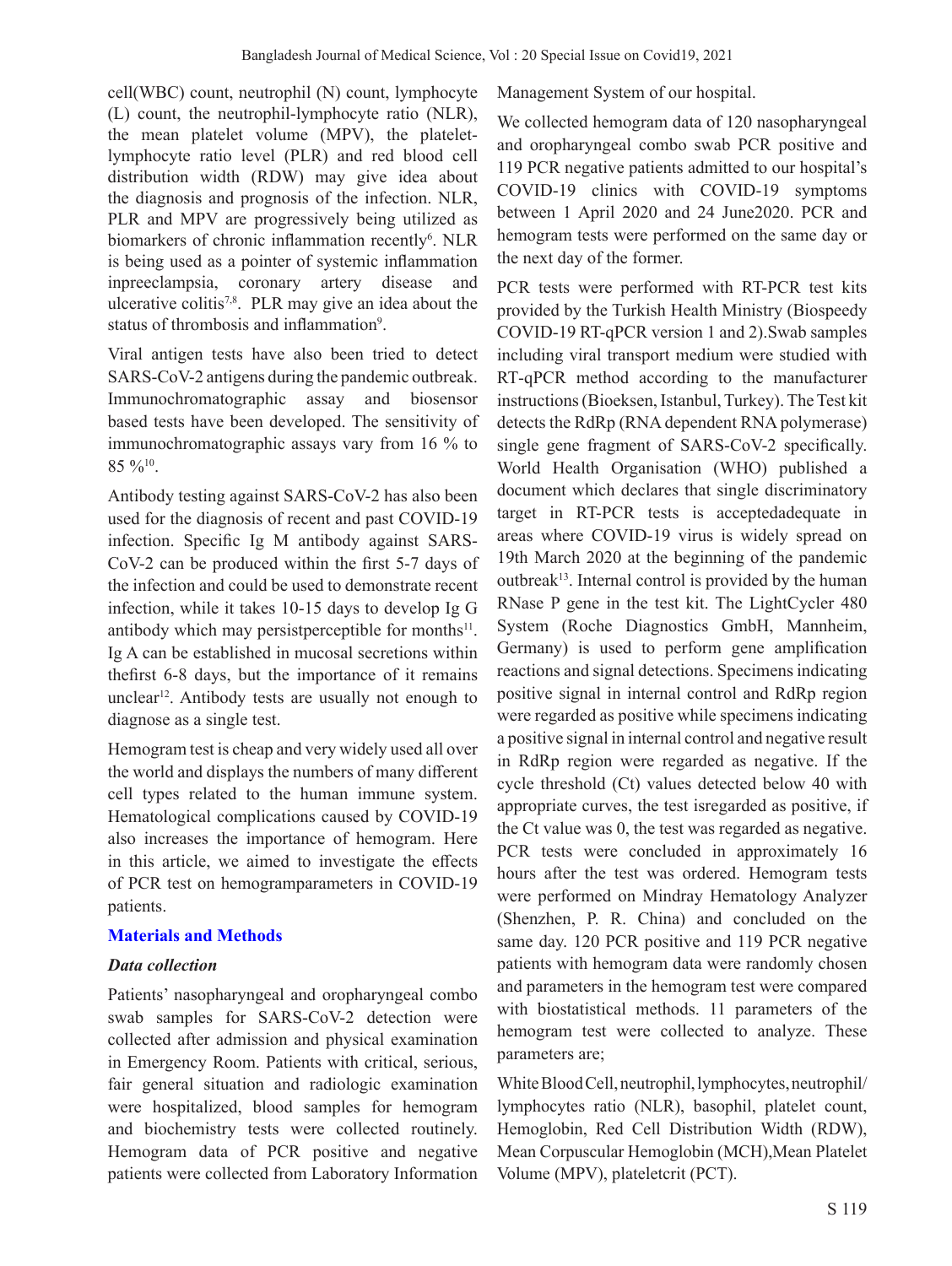## *Statistical methods:*

We compared numerical data from two independent groups by using Mann-Whitney U test. We used chisquare test for categoric variables. We used ROC analysis and logistic regression for each parameter to predict the existence of the disease as a dependent outcome. We used the Python programming language (14) and IBM SPSS for Mac OS, Version 22 (15)to prepare and analyse the data.

# **Results**

Age, MPV and NLR were found to be significantly higher; hemoglobin, neutrophil, lymphocytes, basophil, platelet, PCT, WBC levels were lower in PCR positive cases than those of PCR negative cases. There were no statistical differences between two groups concerning RDW and MCH values. Gender did not have any statistically significant effect on being tested positive.

Cut off points, specificity and sensitivity of Hemogram parameters are shown in Table 1. The highest sensitivity, 75 % is found on WBC count with cut off 7.15. According to these results, a patient with WBC count lower than 7.15 is PCR positive with probability 0.75, and a patient with WBC count more than 7.15 is PCR negative with probability 0.61. The second highest sensitivity, 67 % is found on neutrophil count with cut off 4.91. So a patient with neutrophil count less than 4.91 is PCR positivewith probability 0.67, and a patient with neutrophil count more than 4.91 is PCR negativewith probability 0.62. Best predicting parameters are WBC, neutrophil, lymphocyte, basophil and PLT counts.

**Table 1. Cut off points, specificity and sensitivity of Hemogram parameters**

| Parameters | $Cut$ off | Sensitivity % | Specificity % | p Value   |
|------------|-----------|---------------|---------------|-----------|
| <b>RDW</b> | 13.55     | 54.2          | 54.8          | 0.357     |
| <b>MPV</b> | 9.85      | 42.5          | 69.6          | $0.026*$  |
| NLR        | 2.95      | 60            | 57.4          | $0.045*$  |
| Hemoglobin | 14.45     | 36.5          | 80            | $0.018*$  |
| Neutrophil | 4.915     | 67            | 62.5          | $0.001**$ |
| Lymphocyte | 1.85      | 64.3          | 78.3          | $0.001**$ |
| Basophil   | 0.025     | 65.2          | 70            | $0.001**$ |
| PLT        | 221.5     | 63.5          | 67.5          | $0.001**$ |
| <b>PCT</b> | 0.255     | 37.4          | 82.5          | $0.002**$ |
| <b>WBC</b> | 7.15      | 75.7          | 61.7          | $0.001**$ |
| <b>MCH</b> | 28.85     | 66.1          | 43.3          | 0.489     |

\* p<0.05, statistically significant, \*\* p<0.005, statistically very significant

# *Logistic Regression*

A logistic regression was executed to understand the impacts of age, basophil, RDW, and MCH on the likelihood that the participants have COVID-19 (Table 2). The logistic regression model was statistically significant by Hosmer-Lemeshow test,  $\chi$ 2(8)=20.01, p<0.01. Collinearity was observed among neutrophil, lymphocyte, and WBC, but their contribution to the logistic regression was not significant. The model explained 38.2% (Negelkerke R2) of the variance in COVID -19 and correctly classified 73.7% of cases (Table 3). Increasing age was associated with a slight increase in the likelihood of having COVID -19, but increasing MCH or RDW was associated with a decrease in the likelihood of having COVID -19.

#### **Table 2: Logistic regression analysis results**

|            | B         | $SE \beta$ | Wald $\chi^2$ | df | p         | OR $Exp(\beta)$ |
|------------|-----------|------------|---------------|----|-----------|-----------------|
|            |           |            |               |    |           |                 |
| Constant   | 12.028    | 4.281      | 7.894         | 1  | $0.005*$  | <b>NA</b>       |
| BAS#       | $-29.803$ | 13.106     | 5.171         | 1  | $0.023*$  | $\theta$        |
| <b>RDW</b> | $-0.38$   | 0.118      | 10.452        | 1  | $0.001**$ | 0.684           |
| <b>MCH</b> | $-0.223$  | 0.077      | 8.399         | 1  | $0.004**$ | 0.8             |
| Age        | 0.018     | 0.009      | 4.389         | 1  | $0.036*$  | 1.018           |
|            |           |            |               |    |           |                 |

\* p<0.05, statistically significant, \*\* p<0.005, statistically very significant

**Table 3. The observed and predicted frequencies by logistic regression with the cutoff 0.50**

|                     | Predicted  |          |             |
|---------------------|------------|----------|-------------|
|                     | <b>PCR</b> |          |             |
| Observed            | Negative   | Positive | $%$ Correct |
| PCR Negative        | 79         | 35       | 69.3        |
| <b>PCR Positive</b> | 26         | 92       | 78.0        |
| Overall % correct   |            |          | 73.7        |

#### **Discussion and Conclusion**

Fast and accurate confirmation of COVID-19 cases with or without symptoms has a very crucial importance to stop the current spread of infection. The basic reproduction number (R0) of SARS-coV-2 varies from 2 to 4 at different studies which means that a carrier or a patient may spread the virus two to four persons on average $(16)$ . This highly contagious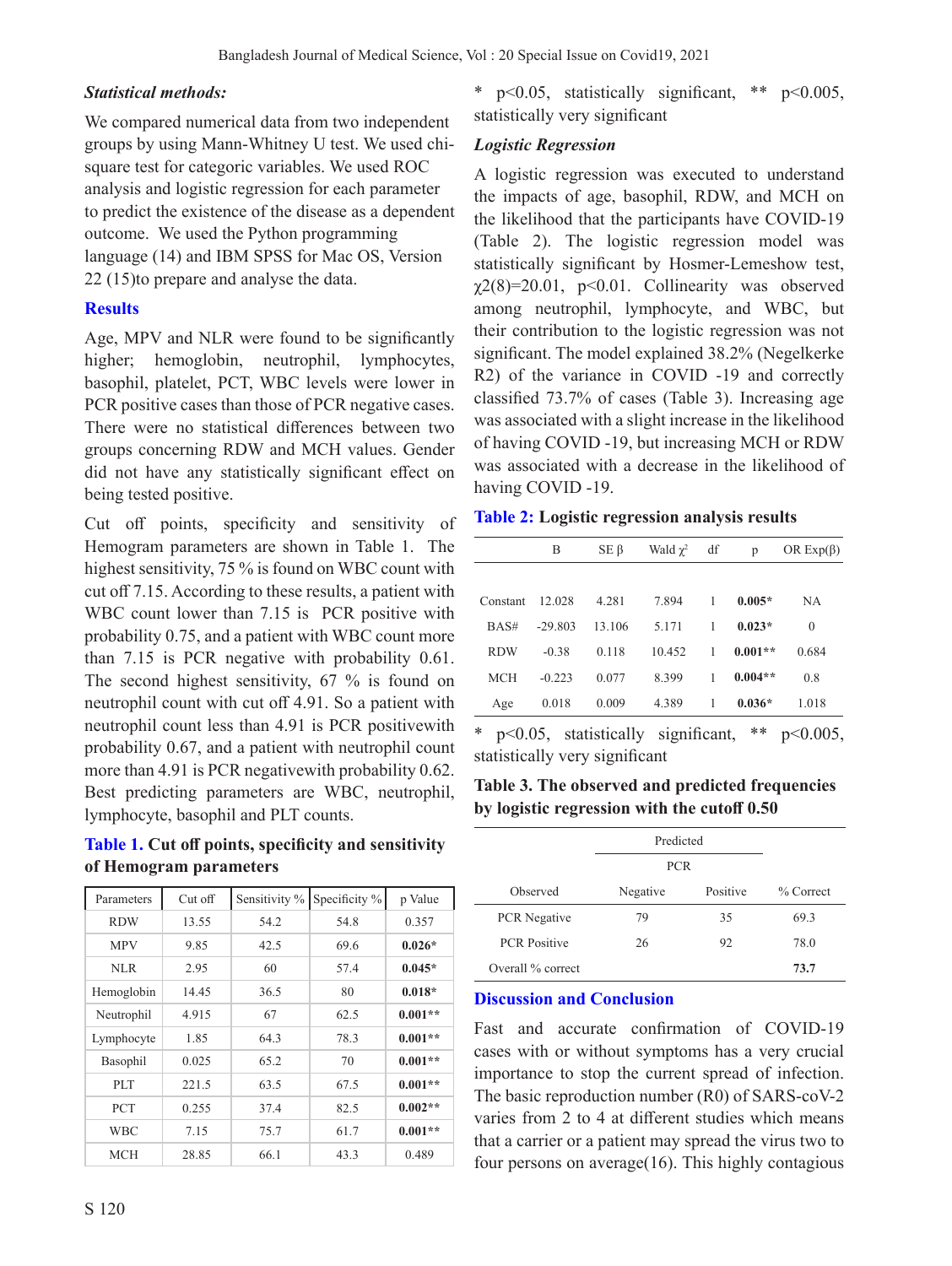disease increases the importance of fast and accurate confirmation of cases to isolate them and to stop the spread. The clinicians may need additional parameters to predict a PCR positivity in COVID-19 suspected cases.

We evaluated the diagnostic value of hemogram parameters which is one of the cheapest and most common tests available in almost every hospital all over the world. The gold standard RT-PCR tests require expensive equipment and biosafety conditions which may not be available widely at especially undeveloped countries<sup>17</sup>. However hemogram itself is widely available and may give an idea to isolate patients. Isolation is a key point to stop the spread. WHO pays attention to exposure during 2 days before and 14 days after the onset of symptoms of a probable or confirmed case to determine the term contact<sup>2</sup>. Therefore, we suggest that careful review of hemogram parameters can provide useful clues until accurate molecular test results are available.

Hemogram parameters are valuable biomarkers in infectious diseases as an indicator of immune system activation. We found some interesting findings from our analysis of hemogram data which may give idea to clinicians and make them gain time before PCR test results. Especially white blood cell (Leukocyte) count with cut off 7.15, neutrophil count with cut off 4.91, lymphocyte count with cut off 1.85, basophil count with cut off 0.025 and platelet count with cut off 221.5 would give an idea about PCR positivity if results are lower than cut off values.

 First of all, in our study, we found age was greater among positive patients. Natale et al., found older people to be more infected in Spain and Italy while in China and Korea middle or younger age groups seemed to be more infected<sup>18</sup>. This result may be obtained due to difference in average age of populations and more widely testing executed in China and Korea than other countries. At the time of study, in our country, only symptomatic patients were being tested with PCR at early stages of pandemic outbreak. This situation would explain our finding which reveals symptomatic patients who required to be tested were at higher ages.Also elderly people are at more risk due to being vulnerable to mental health issues and chronic diseases, therefore we need to pay more attention to them during the pandemic outbreak19.

 We secondly found that NLR were greater in PCR positive patients. NLR has been promising toforesee the prognosis of COVID-19 in a few months after pandemic outbreak started. Ai-Ping Yang et al. studied the diagnostic and predictive role of age, NLR, Platelet to Lymphocyte Ratio (PLR) in COVID-19 patients and they found NLR as the best predictive parameter at the disease. They concluded that elevated age and NLR can be regarded as distinct biomarkers for poor prognosis<sup>20</sup>. Neutrophil (NEU) is a major element of immune system, which destroys the infected cell and release the virus from the cells. Therefore, virus in outer part of the cell may be destroyed, cell-specific and humoral immunities may be stimulated $2^1$ . Then again, lymphocyte is the main factor of human immune response in viral infections<sup>22</sup>, whereas  $CD4+T$  lymphocytes decreases and CD8+ suppressor T lymphocyte increases in systematic inflammation $23$ . As a result NLR increases in a virus activated inflammation. In our study, NLR value with cut off 2.95 demonstrates PCR positivity with 60 % sensitivity, 54% specificity (Table 1).

 WBC count lower than 7.15 has the biggest under the curve area according to ROC curves of our hemogram parameters (Fig 1). Gita Vita Soraya et al. studied a meta-analysis about the effect of important laboratory tests in COVID-19 diagnosis and prognosis and they have found significantly lower leukocyte, neutrophil and platelet counts in COVID-19 patients with pneumonia compared to non-COVID-19 patients with pneumonia in seven studies $24$ . They have also found that significantly lower lymphocyte and thrombocyte counts and significantly higher leukocyte, neutrophil, D-dimer, and CRP in severe COVID-19 patients compared to non-severe COVID-19 patients in twenty-six studies. In our study, we analysed these parameters at the beginning of the disease to indicate the diagnosis. In that mentioned meta-analysis, their findings about lower parameters are compatible with our findings, but higher leukocyte and neutrophil are found in severe COVID-19 patients which may have coinfections or comorbidities after being hospitalised. These findings also indicate the importance of hemogram sampling at the beginning and in different stages of the disease. They also concluded that thrombocyte count plays a key role in both diagnosis and prognosis, low leukocyte and neutrophil counts point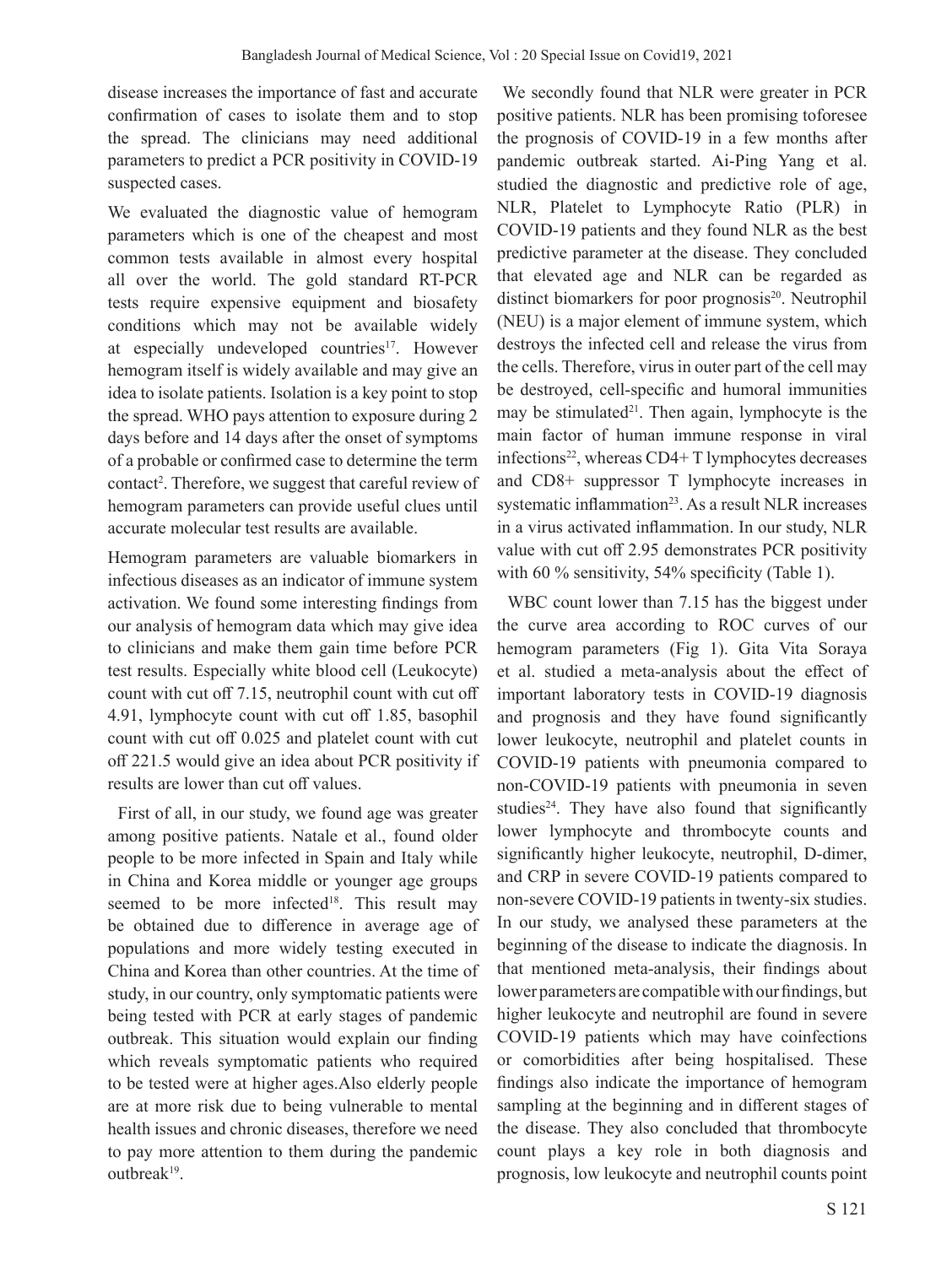out COVID-19 infection, but contrastingly higher counts reveal continuous COVID-19, and although lymphocyte, D-dimer and CRP levels did not have diagnostic measure, all may be increased in severe COVID-1924. This conclusion supports our findings about low leukocyte, neutrophil counts which we have found best predictor parameters of hemogram in diagnosis.

We also found lower platelet counts at PCR positive patients with cut off 221.5 which has 63.5 %



**Fig 1:** ROC Curves of Hemogram parameter

sensitivity and 67.5 % specificity. Lippi et al. found thrombocytopenia is related to severe COVID-1925. This study also supports the diagnostic value of thrombocyte counts in COVID-19 infections, regardless of severity. Steady thrombocytopenia is discovered in the two COVID-19 reported cases originally suspected of dengue infection in a report from Singapore<sup>26</sup>. The reason of thrombocytopenia is not accurately known but could be depended on many factors that inhibit thrombocyte synthesis, activation, or consumption in both beginning and severe part of the COVID-19 infection<sup>27</sup>. SARS-CoV which is the member of the same coronavirus family with SARS-CoV-2 invade and infect progenitor cells in bone marrow, therefore thrombocyte production from megakaryocytes is inhibited and thrombocytopenia develops(28). SARS-CoV-2 may have same mechanism resulting with thrombocytopenia which should be researched profoundly.

Logistic regression analysis indicates that a model with basophil, RDW, MCH, and age explains 38.2% of the variance in COVID-19 test result and correctly predicts nearly 3 quarters of the test positive cases. These results implicate that careful analysis of routine test results provide valuable insights in evaluating COVID- 19 suspected patients.

There are several limitations in our study. First, data is obtained from one center in one city, multicentral studies from different parts of world may give better idea about the virus and the reaction of human immune system to the virus. Secondly, PCR test kit used in our study targets one gene region of the virus which may also cause some a bit more percentage false negative results than PCR kits targets two gene region. WHO accepted "one gene region target" in regions where COVID-19 virus is extensively dedected and many test kits were able to detect one gene region in our country at the beginning of the pandemic outbreak. Almost all of test kits detect at least two gene region nowadays in our country. Thirdly, we did not have a chance to check computer tomography results of patients, especially PCR negative patients. We also know that PCR negative patients with computer tomography findings exist. If such patients are excluded from PCR negative control list, parameters of hemogram may have higher sensitivity and specificity. In spite of these limitations, our findings are compatible with current researches in the literature<sup>24,25,26</sup>.

 Pandemic outbreak is still going on all over the world, keeping causing severe acute respiratory syndrome which leads some patients to be intubated and die. Detailed and urgent studies have been establishing to understand the disease. It is also a requirement to raise the awareness of public about the severity of the COVID-19 pandemic outbreak globally<sup>29</sup>. Hemogram is a cheap, widely available test all over the world whereas PCR test kits are expensive and needs too much consumption material. According to hemogram results in our study, lower leukocyte count than 7.15, lower neutrophil count than 4.91, greater NLR than 2.95, lower platelet than 221.5 may give idea about the diagnosis of SARS-CoV-2 infection, and may make the clinician gain time to isolate the patient and stop the spread and start the treatment earlier. More detailed researches could be established especially with COVID-19 suspected PCR negative patients who have computer tomography findings.

#### **Acknowledgments**

This study was performed in Istanbul Medeniyet University Goztepe Education and Research Hospital which is known as Goztepe Prof. Dr.SuleymanYalcin City Hospital since  $5<sup>th</sup>$  September 2020. We thank all of healthcare staff working devotedly from all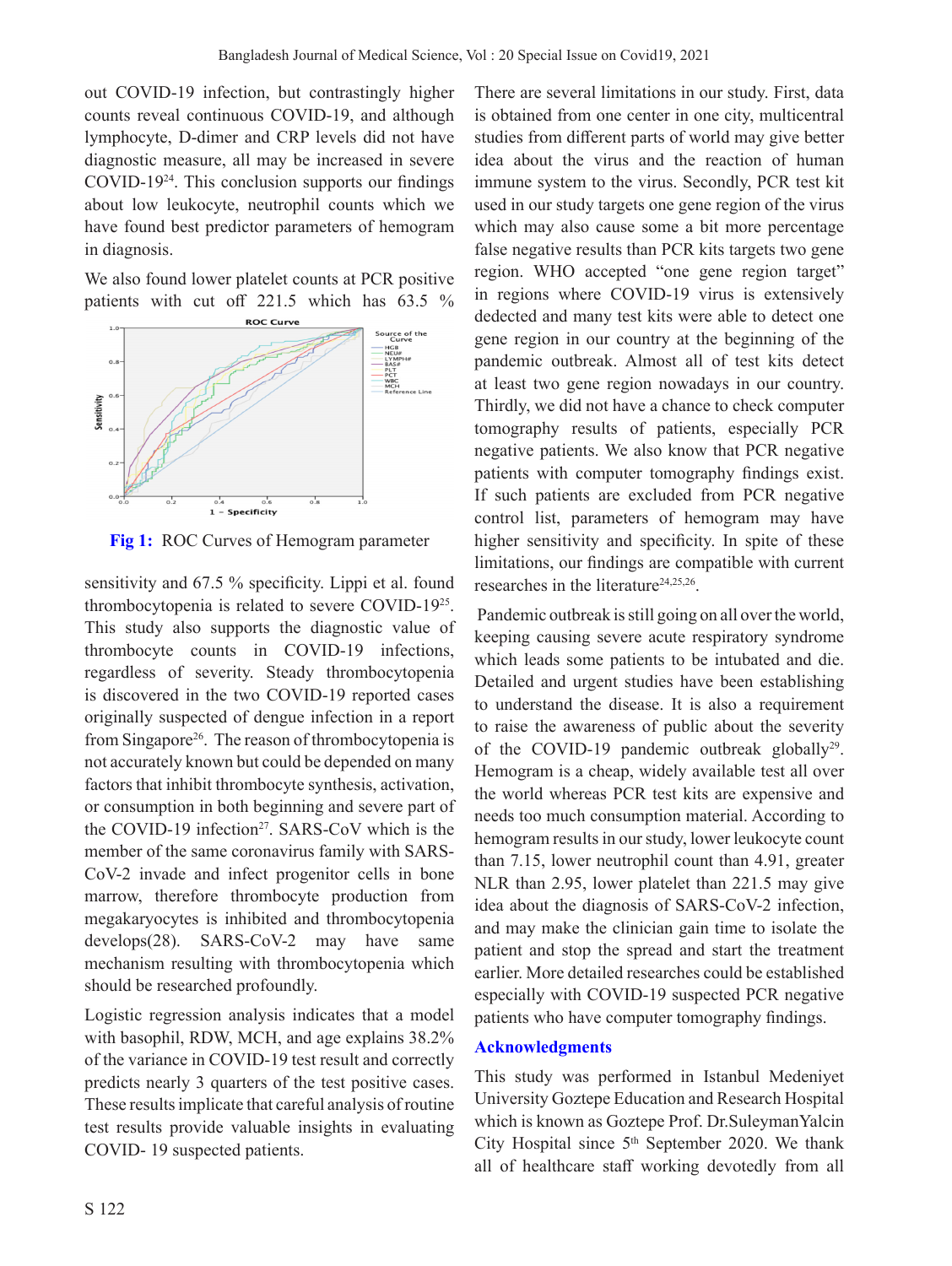over the world since the beginning of COVID-19 pandemics.

## **Conflicts of Interest**

The authors declare no conflicts of interest.

#### **Funding/Support**

We received no funding from any organization for this research.

#### **Ethical clearance**

The study protocol was affirmed by the local institutional ethical committee of Istanbul Medeniyet University Goztepe Education and Research Hospital (New name of the hospital: GoztepeProf. Dr.SuleymanYalcin City Hospital) (document number: 2020/0670).

## **Authors's contribution:**

Data gathering and idea owner of this study: AS, MA;

Study design:AS,MA,EK;

Data gathering:AS,EK,HG;

Writing and submitting manuscript: AS,MA,EK,HG,TO,ZH;

Editing and approval of final draft: AS,MA,EK,HG,TO,ZH

#### **References**

- 1. https://covid19.who.int/table. [Accessed 27 April 2021]
- 2. https://www.who.int/docs/default-source/coronaviruse/ situation-reports/20200430-sitrep-101-covid-19.pdf . [Accessed 15 November 2020]
- 3. Ankaralı, H., Erarslan, N., Pasin, Özge, & Mahmood, A. K. Modeling and Short-Term Forecasts of Indicators for COVID-19 Outbreak in 25 Countries at the end of March. Bangladesh Journal of Medical Science,2020; **19**: 6-20. https://doi.org/10.3329/bjms.v19i0.47611
- 4. Chenxi Li, Chengxue Zhao, Jingfeng Bao, Bo Tang, Yunfeng Wang, Bing Gu, Laboratory diagnosis of coronavirus disease-2019 (COVID-19), *Clinica Chimica Acta*,2020**; 510:** 35-46.

https://doi.org/10.1016/j.cca.2020.06.045

- 5. Zakariah, S., Tengku Jamaluddin, T. Z., Mahayidin, H., Dahari, Z., & Ibrahim, R. Laboratory Diagnostics in COVID-19: What We Know So Far*. Bangladesh Journal of Medical Science*, 2020; **19**: 93-100. https://doi.org/10.3329/bjms.v19i0.48199
- 6. Gasparyan AY, Ayvazyan L, Mikhailidis DP, Kitas GD. Mean platelet volume:a link between thrombosis and inflammation? *Curr Pharm Des*. 2011;**17**:47-58. https://doi.org/10.2174/138161211795049804
- 7. Oylumlu M, Ozler A, Yildiz A, Oylumlu M, Acet H, Polat N, et al. New inflammatory markers in pre-eclampsia:echocardiographic epicardial fat thickness and neutrophil to lymphocyte